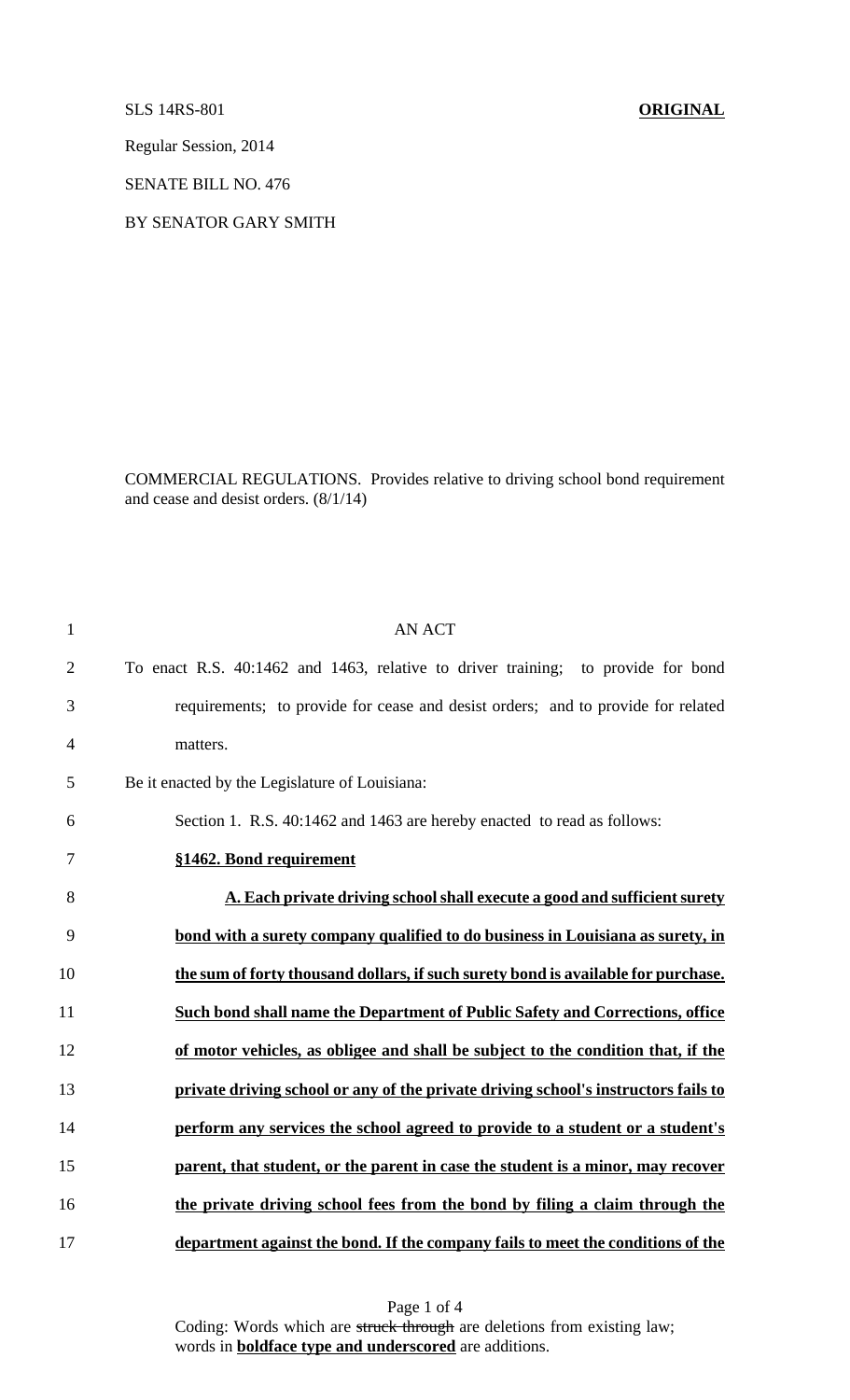| $\mathbf{1}$ | bond, the obligation of the surety shall remain in full force and effect. A private  |
|--------------|--------------------------------------------------------------------------------------|
| $\mathbf{2}$ | driving school with multiple locations shall furnish only a single forty thousand    |
| 3            | dollar surety bond.                                                                  |
| 4            | <b>B.</b> The surety bond furnished as required in this Section shall be             |
| 5            | delivered to and filed with the office of motor vehicles.                            |
| 6            | §1463. Cease and desist orders                                                       |
| 7            | A. It shall be unlawful for any person to operate a driving school or to             |
| 8            | offer instruction as a driving school instructor unless both the school and the      |
| 9            | instructor are currently licensed as a driving school by the department, or for      |
| 10           | a licensed driving school to engage in any prohibited activity.                      |
| 11           | B. For the purpose of this Section, "prohibited activity" means:                     |
| 12           | (1) Activity normally conducted by a driving school such as classroom                |
| 13           | instruction, behind the wheel instruction, issuing certificates of successful        |
| 14           | completion to be used by an applicant to apply for a driver's license, advertising   |
| 15           | as a licensed, authorized or approved driving school, or holding oneself out as      |
| 16           | an authorized or approved driving school or instructor without a license,            |
| 17           | authorization or approval by the department.                                         |
| 18           | (2) Activity conducted by a driving school or an instructor, whether                 |
| 19           | licensed or not, in which a student of the school is requested to go to, or is taken |
| 20           | to, a hotel room, a private residence, or any other location not appropriate for     |
| 21           | a person of the student's age.                                                       |
| 22           | C. The office of motor vehicles may issue a cease and desist order to any            |
| 23           | person or business who is operating in violation of this Part. Any such cease        |
| 24           | and desist order shall be served either by regular mail with a proof of mailing      |
| 25           | issued by the United States Post Office, or by hand delivery by a representative     |
| 26           | of the department. If the cease and desist order is served by mail with proof of     |
| 27           | mailing, it shall be deemed delivered on the seventh calendar day after the date     |
| 28           | affixed by the post office on the certificate or proof of mailing.<br><b>The</b>     |
| 29           | presumption of delivery in this paragraph shall not apply if the post office         |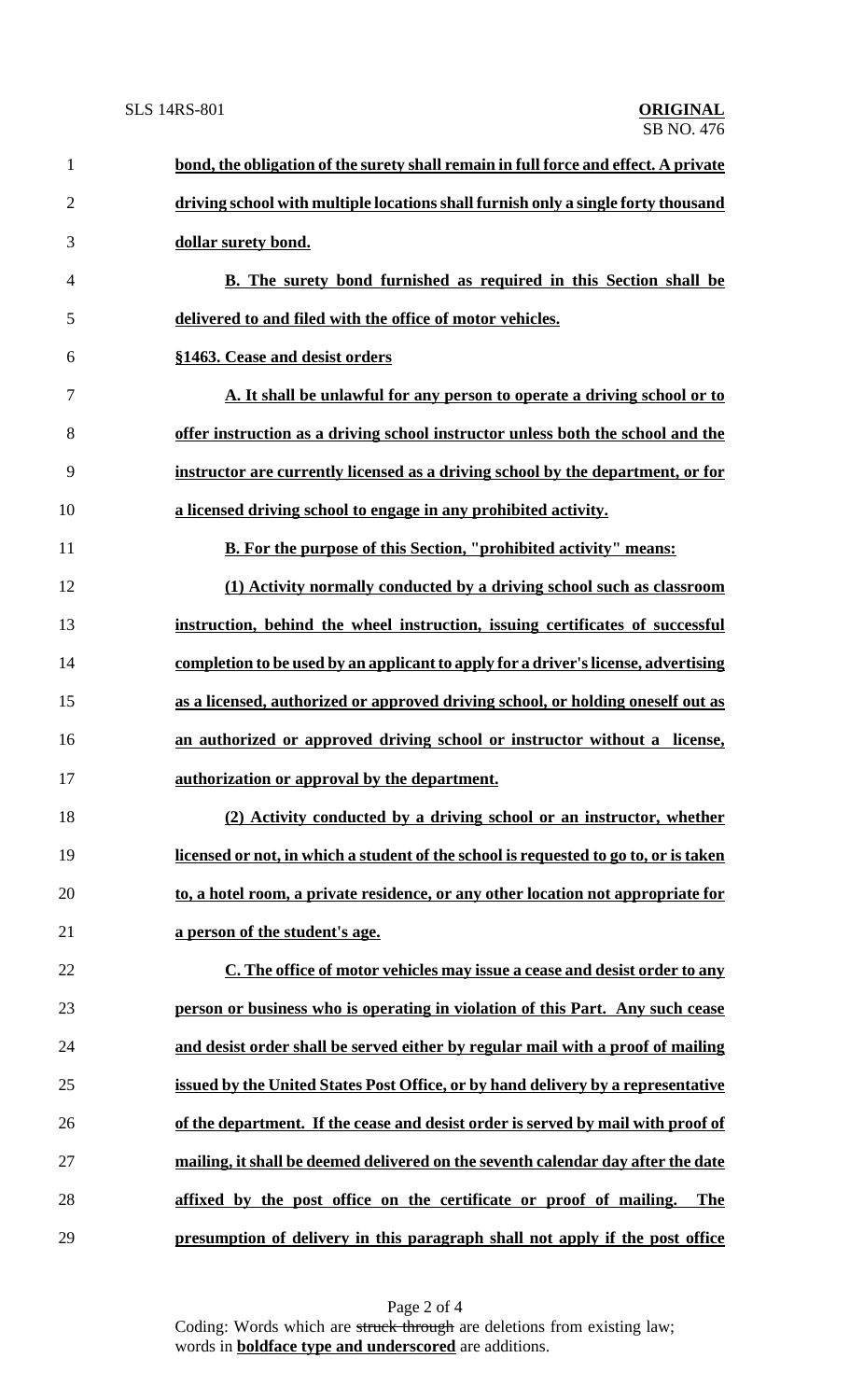| $\mathbf{1}$   | returns the cease and desist order as undeliverable.                              |
|----------------|-----------------------------------------------------------------------------------|
| $\overline{2}$ | D. If the person or business subject to the cease and desist order in this        |
| 3              | Section cannot be served, or does not comply with the cease and desist order,     |
| $\overline{4}$ | the department may file a petition for injunctive relief as provided in the Code  |
| 5              | of Civil Procedure in district court. There shall be no suspensive appeal or stay |
| 6              | of an order or judgment of the district court granting the department a           |
|                | preliminary or permanent injunction.                                              |
| 8              | E. The department shall promulgate rules as it determines are necessary           |
| 9              | to aid in the implementation and enforcement of this Section, in accordance       |
| 10             | with the Administrative Procedure Act.                                            |

The original instrument and the following digest, which constitutes no part of the legislative instrument, were prepared by Alan Miller.

## DIGEST

Gary Smith (SB 476)

Proposed law requires each private driving school to execute a surety bond in the sum of \$40,000, if such surety bond is available for purchase. The bond shall name the Department of Public Safety and Corrections (DPSC), office of motor vehicles (OMV), as obligee and shall be subject to the condition that, if the private driving school or any of the private driving school's instructors fails to perform any services the school agreed to provide to a student or a student's parent, the private driving school fees may be recovered from the bond by filing a claim through DPSC against the bond. Private driving schools with multiple locations shall be required to furnish only a \$40,000 surety bond.

Proposed law requires the surety bond furnished to be delivered to and filed with OMV.

Proposed law provides that it shall be unlawful for any person to operate a driving school or to offer instruction as a driving school instructor unless both the school and the instructor are currently licensed as a driving school by the department, or for a licensed driving school to engage in any prohibited activity.

Proposed law defines"prohibited activity" as:

- (1) Activity normally conducted by a driving school such as classroom instruction, behind the wheel instruction, issuing certificates of successful completion to be used by an applicant to apply for a driver's license, advertising as a licensed, authorized or approved driving school, or holding oneself out as an authorized or approved driving school or instructor without a license, authorization or approval by the department; or
- (2) Activity conducted by a driving school or an instructor, whether licensed or not, in which a student of the school is requested to go to, or is taken to, a hotel room, a private residence, or any other location not appropriate for a person that age.

Proposed law provides for the procedure in which a cease and desist order may be issued.